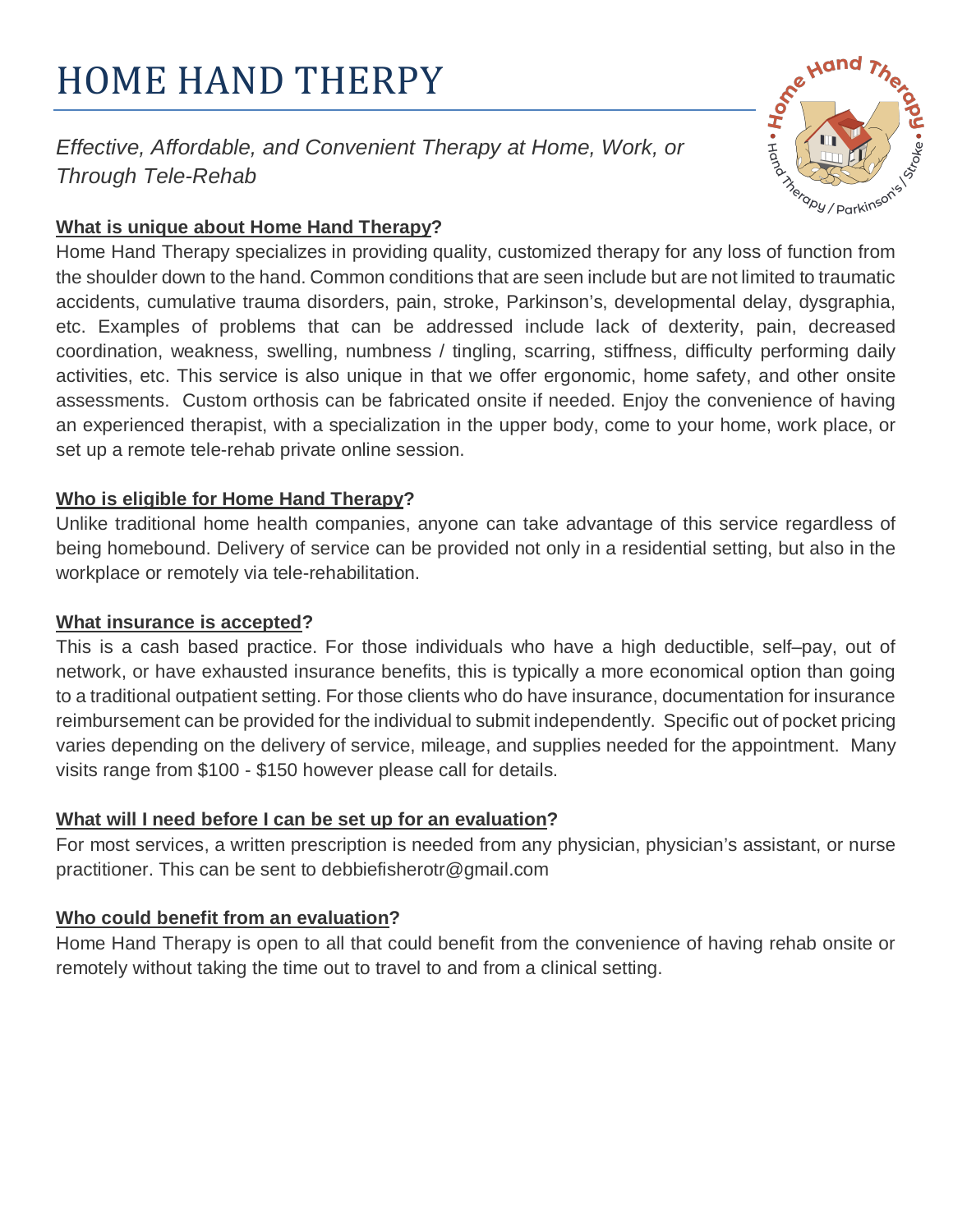#### **Example diagnosis that would benefit from Home Hand Therapy**

- Arthritis
- Fractures
- Tendon injuries
- Peripheral nerve injuries
- � Carpal tunnel syndrome and other cumulative trauma
- Crush injuries
- Joint pain
- Lateral and medial epicondylitis
- Chronic and degenerative pathology (ALS, MS)
- Stroke
- Parkinson's
- **Dysgraphia**
- � Developmental Delays

#### **Services offered**

- **Strengthening**
- Scar Management
- Edema control
- Pain control, PRN modalities
- Range of motion exercises
- Work simulation
- � Joint / soft tissue/neural mobilization
- Fine Motor / Dexterity training following injury
- Custom dynamic / static orthotics for adults and pediatrics
- Graston, kinesiology taping, and other manual therapies
- Saebo (Stroke), LSVT (Parkinson's)
- Ergonomic evaluations and assessment of work space
- Safety assessment of home for fall prevention

**Note:** We will always be outfitted with personal protective equipment to maximize the safety of individuals during all home visits whether we meet inside or outside of your desired location for the session.

Thank you for your time and consideration,

Deborah M. Fisher, MS OTR CHT

Occupational Therapist / Certified Hand Therapist

www.homehandtherapy.org debbiefisherotr@gmail.com **1-512-825-6252**

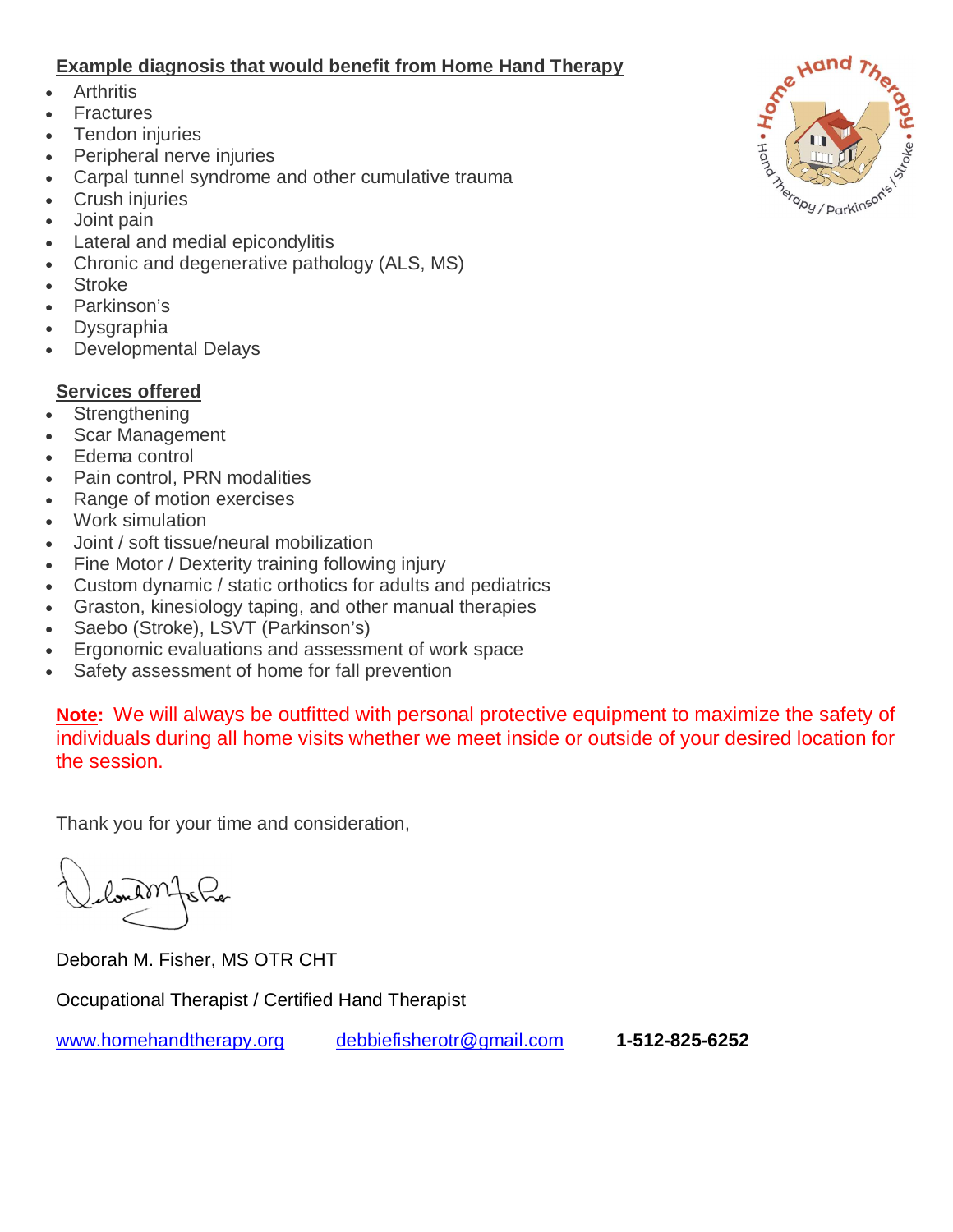# Unique and Customized Services Provided by Home Hand Therapy











**Therapeutic Exercises** 











## **Custom Orthotics**